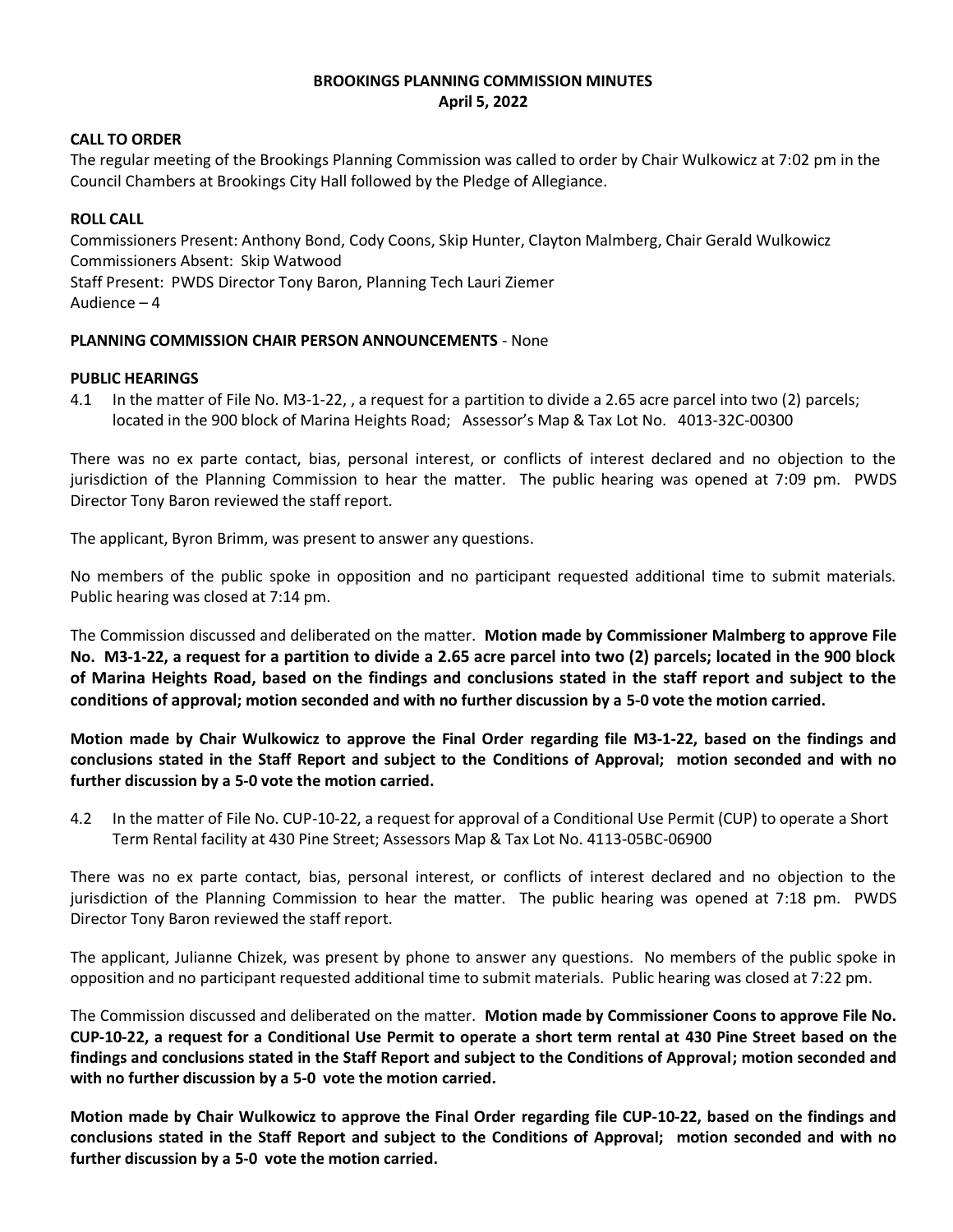4.3 In the matter of File No. CUP-11-22, a request for approval of a Conditional Use Permit (CUP) to operate a Short Term Rental facility at 96617 W Harris Heights Road; Assessors Map & Tax Lot No. 4014-36BD-01600

There was no ex parte contact, bias, personal interest, or conflicts of interest declared and no objection to the jurisdiction of the Planning Commission to hear the matter. The public hearing was opened at 7:24 pm. PWDS Director Tony Baron reviewed the staff report.

The applicant's, Mark & Sabine Gattey, were not present to answer any questions.

George Kuppla, 96605 W Harris Heights, Brookings advised he is a neighbor and the applicant did advise the neighboring residents of his intentions for a CUP for a short term rental and he had no issues with its approval. No other members of the public spoke in support or opposition and no participant requested additional time to submit materials. The public hearing was closed at 7:27 pm.

The Commission discussed and deliberated on the matter. **Motion made by Commissioner Bond to approve File No. CUP-11-22, a request for a Conditional Use Permit to operate a short term rental at 96617 W Harris Heights based on the findings and conclusions stated in the Staff Report and subject to the Conditions of Approval; motion seconded and with no further discussion by a 5-0 vote the motion carried.**

**Motion made by Chair Wulkowicz to approve the Final Order regarding file CUP-11-22, based on the findings and conclusions stated in the Staff Report and subject to the Conditions of Approval; motion seconded and with no further discussion by a 5-0 vote the motion carried.**

4.4 In the matter of File No. CUP-12-22, a request for approval of a Conditional Use Permit (CUP) to operate a Short Term Rental facility at 542 Fern Avenue; Assessors Map & Tax Lot No. 4113-06AD-01502

There was no ex parte contact, bias, personal interest, or conflicts of interest declared and no objection to the jurisdiction of the Planning Commission to hear the matter. The public hearing was opened at 7:29 pm. PWDS Director Tony Baron reviewed the staff report.

The applicant's, Matthew & Charity Heverly, were not present to answer any questions. No members of the public spoke in opposition and no participant requested additional time to submit materials. Public hearing was closed at 7:32 pm.

The Commission discussed and deliberated on the matter. **Motion made by Commissioner Hunter to approve File No. CUP-12-22, a request for a Conditional Use Permit to operate a short term rental at 542 Fern Avenue based on the findings and conclusions stated in the Staff Report and subject to the Conditions of Approval; motion seconded and with no further discussion by a 5-0 vote the motion carried.**

**Motion made by Chair Wulkowicz to approve the Final Order regarding file CUP-12-22, based on the findings and conclusions stated in the Staff Report and subject to the Conditions of Approval; motion seconded and with no further discussion by a 5-0 vote the motion carried.**

4.5 In the matter of File No. CUP-13-22, a request for approval of a Conditional Use Permit (CUP) to operate Short Term Rental facilities at 1310 Easy Street #A & B; Assessors Map & Tax Lot No. 4113-06AD-01502

There was no ex parte contact, bias, personal interest, or conflicts of interest declared and no objection to the jurisdiction of the Planning Commission to hear the matter. The public hearing was opened at 7:34 pm. PWDS Director Tony Baron reviewed the staff report.

The applicant's, Michael & Jill Lange, were not present to answer any questions. No members of the public spoke in opposition and no participant requested additional time to submit materials. Public hearing was closed at 7:37 pm.

The Commission discussed and deliberated on the matter. **Motion made by Commissioner Malmberg to approve File No. CUP-13-22, a request for a Conditional Use Permit to operate short term rentals at 1310 Easy Street #A & B**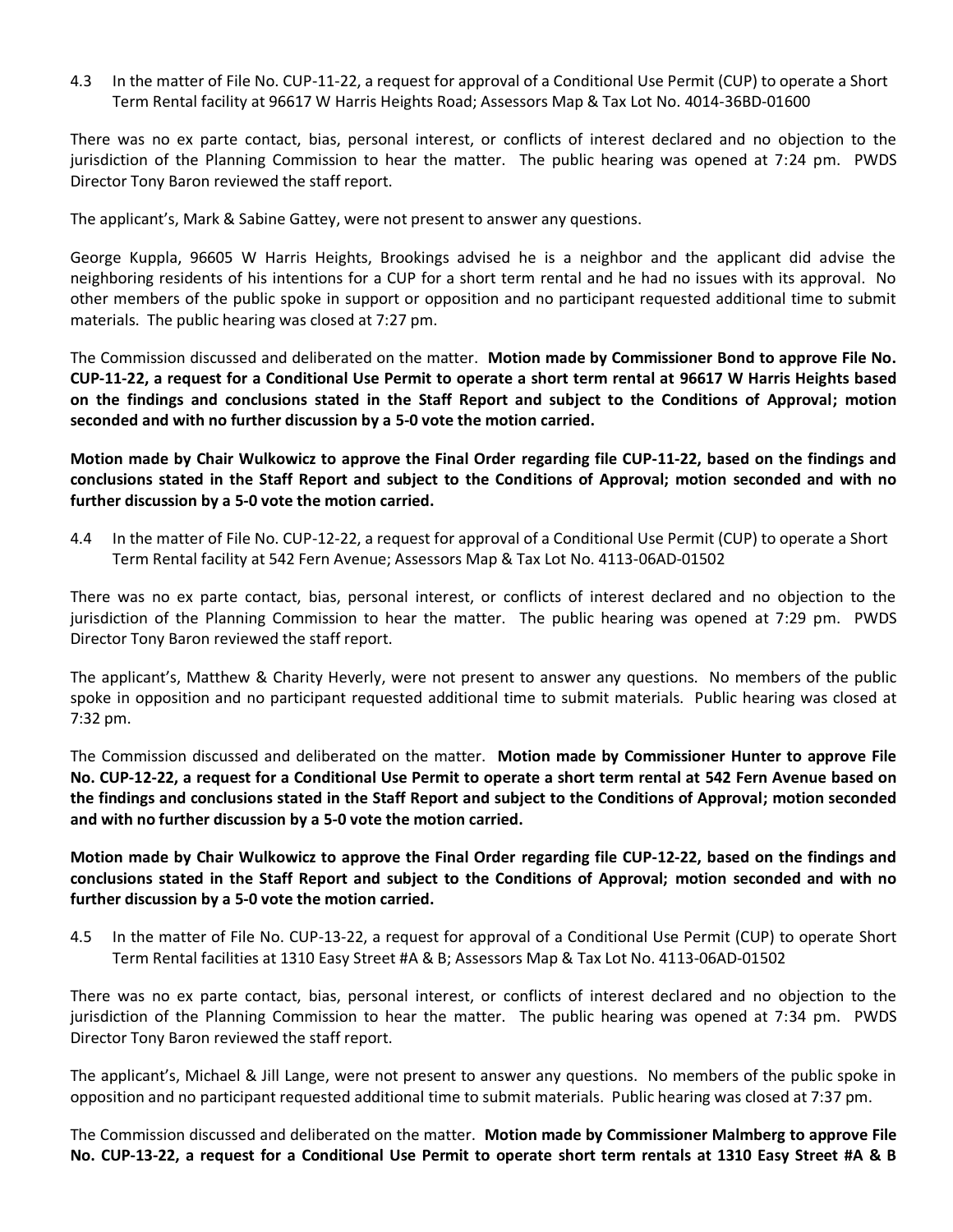**based on the findings and conclusions stated in the Staff Report and subject to the Conditions of Approval; motion seconded and with no further discussion by a 5-0 vote the motion carried.**

**Motion made by Chair Wulkowicz to approve the Final Order regarding file CUP-13-22, based on the findings and conclusions stated in the Staff Report and subject to the Conditions of Approval; motion seconded and with no further discussion by a 5-0 vote the motion carried.**

4.6 In the matter of File No. CUP-14-22, a request for approval of a Conditional Use Permit (CUP) to operate a Short Term Rental facility at 1120 Easy Street; Assessors Map & Tax Lot No. 4113-06BA-01900

There was no ex parte contact, bias, personal interest, or conflicts of interest declared and no objection to the jurisdiction of the Planning Commission to hear the matter. The public hearing was opened at 7:38 pm. PWDS Director Tony Baron reviewed the staff report.

The applicant, Irina Kharlamova, was not present to answer any questions. No members of the public spoke in opposition and no participant requested additional time to submit materials. Public hearing was closed at 7:41 pm.

The Commission discussed and deliberated on the matter. Commission confirmed the Conditions of Approval do not allow parking on Easy Street. **Motion made by Commissioner Bond to approve File No. CUP-14-22, a request for a Conditional Use Permit to operate a short term rental at 1120 Easy Street based on the findings and conclusions stated in the Staff Report and subject to the Conditions of Approval; motion seconded and with no further discussion by a 5-0 vote the motion carried.**

**Motion made by Chair Wulkowicz to approve the Final Order regarding file CUP-14-22, based on the findings and conclusions stated in the Staff Report and subject to the Conditions of Approval; motion seconded and with no further discussion by a 5-0 vote the motion carried.**

4.7 In the matter of File No. CUP-15-22, a request for approval of a Conditional Use Permit (CUP) to operate a Short Term Rental facility at 308 Memory Lane; Assessors Map & Tax Lot No. 4113-05CD-06600

There was no ex parte contact, bias, personal interest, or conflicts of interest declared and no objection to the jurisdiction of the Planning Commission to hear the matter. The public hearing was opened at 7:46 pm. PWDS Director Tony Baron reviewed the staff report.

The applicant's, Charles & Jessica Roady, were not present to answer any questions. No members of the public spoke in opposition and no participant requested additional time to submit materials. Public hearing was closed at 7:49 pm.

The Commission discussed and deliberated on the matter. **Motion made by Commissioner Coons to approve File No. CUP-15-22, a request for a Conditional Use Permit to operate a short term rental at 308 Memory Lane based on the findings and conclusions stated in the Staff Report and subject to the Conditions of Approval; motion seconded and with no further discussion by a 5-0 vote the motion carried.**

**Motion made by Chair Wulkowicz to approve the Final Order regarding file CUP-15-22, based on the findings and conclusions stated in the Staff Report and subject to the Conditions of Approval; motion seconded and with no further discussion by a 5-0 vote the motion carried.**

## **MINUTES FOR APPROVAL**

5.1 Minutes of regular Planning Commission meeting of March 1, 2022

**Motion made by Commissioner Malmberg to approve the Planning Commission minutes of March 1, 2022; motion seconded, with no further discussion by a 5-0 vote the motion carried.**

## **UNSCHEDULED PUBLIC APPEARANCES** – None

**REPORT FROM THE PLANNING STAFF** – PWDS Director Tony Baron advised the May agenda will include a Land Development Code change, a Conditional Use Permit and a Minor Change to a Conditional Use Permit.